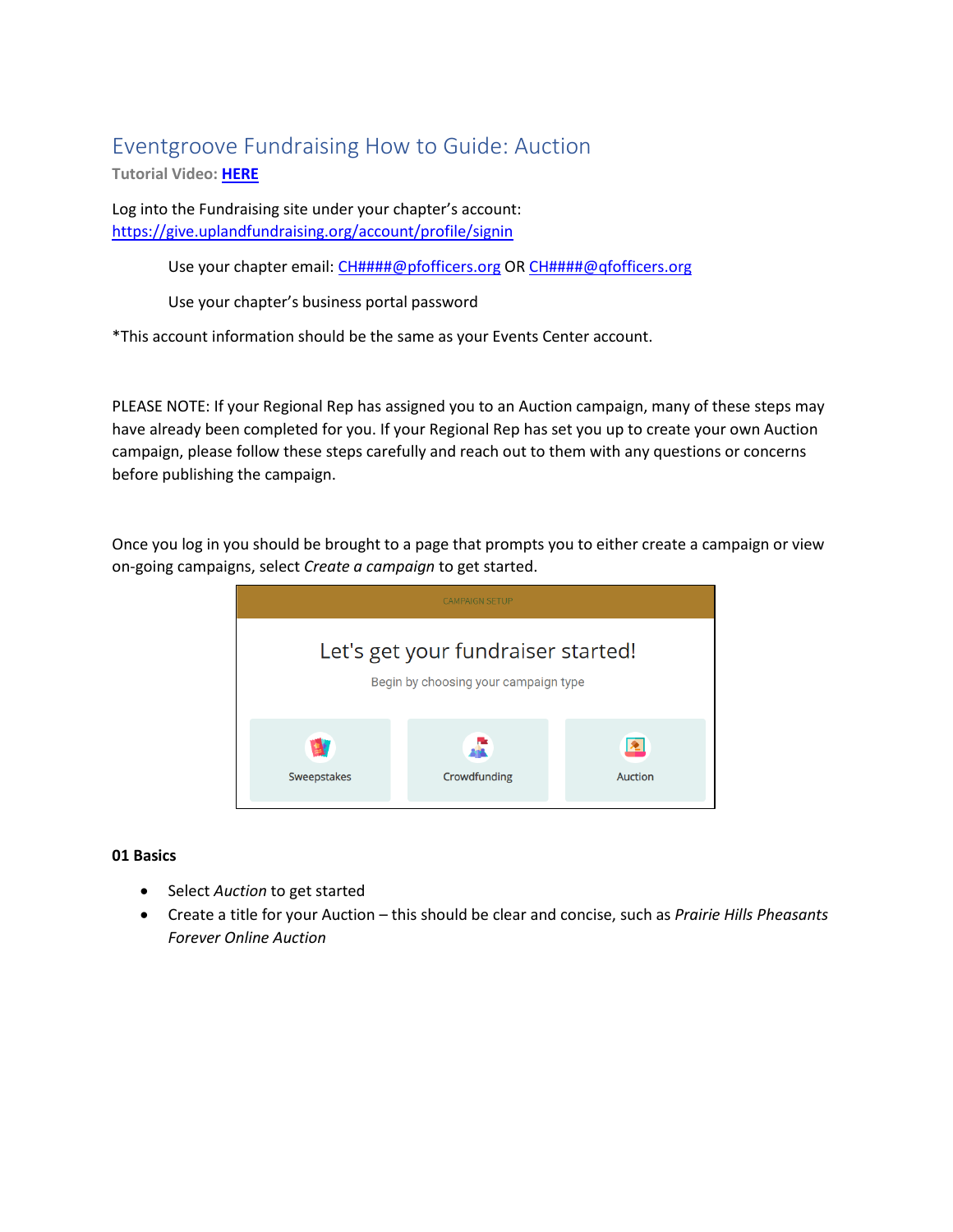- Unless you have specific wording in mind, please leave the wording and primary currency fields as their default values:
- You can choose to add a fundraising goal to track your progress
	- $\circ$  If you have a specific goal, enter it here
	- o Otherwise, select *This auction doesn't have a goal* and see what you can raise

| Choose the wording that your supporters will see $\odot$ |        |  |
|----------------------------------------------------------|--------|--|
| Refer to this campaign as a Auction                      |        |  |
| Refer to your supporters as                              | Donors |  |
|                                                          |        |  |
|                                                          |        |  |
| Choose the primary auction currency $\odot$              |        |  |
| United States dollar (USD)                               |        |  |

- Select your time zone, the default is Pacific Time
- Setting up a live-stream is up to your chapter and Regional rep, and if this is something you would like to do to incorporate a virtual event with your sweepstakes or a live winner announcement, follow the "Learn How to Set This Up" link for more information
- Start date/time:
	- o The default is that your sweepstakes will go live as soon as it is published

| Choose when your auction should start |  |
|---------------------------------------|--|
|---------------------------------------|--|

- Start my Auction immediately when I click "PUBLISH"
- Start my Auction at a specific day and time after I click "PUBLISH"
- o Alternatively, you can publish it and drum up

interest (people will be able to view the page without entering) and have it set to open/start on a set date.

- Pricing Options this is how Eventgroove is paid for the use of their fundraising platform
	- $\circ$  Your auction will automatically be set up with Percent Pricing, which applies a 4.9% fee to each donation/bid
		- You can choose who will cover this fee: the chapter, the customer, or you can ask the customer to cover it. If they choose to cover it, your chapter will not be charged at the end of the campaign.
		- If you want to "share" the fee with the customer, you can elect to cover the cost and then add a convenience fee to each donation. This will help offset the costs to the chapter without passing on the full 4.9% fee
	- o Consult with your Regional Rep if you are unsure how to handle this fee
- **Adding a Fund Code**. This is a required field. You will not be able to move past this page without filling this out. The fund code is critical to ensuring that your campaign funds make it to your chapter account.
	- o **FUND CODE CRITERIA**: *Please note, if this is not filled out correctly your chapter will not receive your funds and your campaign will be frozen.*  Use your 4-digit chapter number, dash, the campaign type (sweepstakes, auction, etc) *Example: 0123-auction*
- Select *Next*, this will save your work and move you to the next page.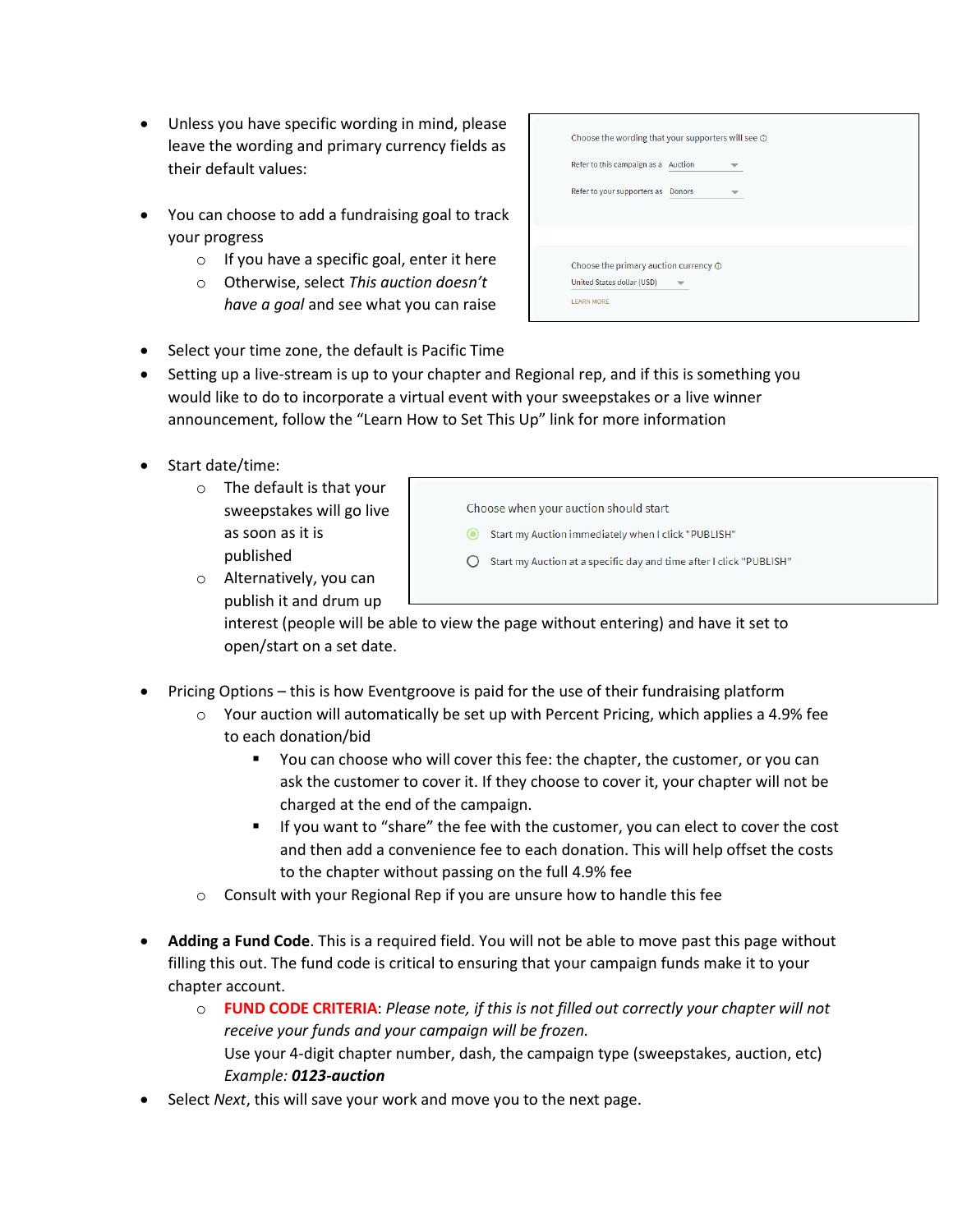## **02 Auction**

- Choose your bidding style the default of an *English auction is recommended*; it keeps bidders more engaged and brings them back to the site multiple times which increases the chance that they will bid on other items
	- o Select the *Help Me Choose* link to read an article that explains the two options if you are uncertain on which will work best for your chapter

|     | Choose the bidding style for your auction $\odot$                                                     |
|-----|-------------------------------------------------------------------------------------------------------|
| ( O | English auction: each bidder must offer a higher price than the last bid to participate               |
|     | <b>Proxy bidding:</b> the system bids for each user up to the maximum price they enter (like<br>eBay) |
|     | <b>HELP ME CHOOSE</b>                                                                                 |

- Decide if you want to group your auction items into categories
	- o This is recommended if you have 10 or more items
- Add your auction items!
	- o Be sure to accurately title the item/experience and select an image saved on your computer to upload – only one image can be uploaded per auction item
	- o Set the bidding start and increments
	- o Enter a compelling and thorough description of what is included
	- o *Optional:* Set a link specific to that item
	- o Include the fair market value of the item(s)
	- o Indicate if there are more than one available
	- o Hit *Save* before closing that window and moving on to the next item

| Add auction items                                                                            | <b>CREATE AN ITEM</b>                                                                                                                                |
|----------------------------------------------------------------------------------------------|------------------------------------------------------------------------------------------------------------------------------------------------------|
| <b>CREATE ITEM</b>                                                                           |                                                                                                                                                      |
| ADD IMAGE<br>Suggested size: 1125x840px                                                      | Item Title<br>Start the bidding for this item at \$0<br>Bid increment (<br>People must bid at least $$0$ over the current bid to create a<br>new bid |
| I<br>$\underline{U}$ $\xi$ $x_2$<br>B<br>ዔ<br>用<br>n<br>C<br>Describe the item being offered | $x^2$<br>ξ≣<br>這<br>彊<br>這<br>۰<br>≣۳<br>$\langle$ /><br>F,                                                                                          |
| Customize this item's unique sharing link @                                                  | https://give.uplandfundraising.org/938db1/bid/ myitem<br>VALIDATE                                                                                    |
| Tax receipt options @<br>The fair market value of this item is \$0                           | More than one of this item is available Quantity                                                                                                     |
| LESS OPTIONS ^                                                                               | <b>CANCEL</b><br><b>SAVE</b>                                                                                                                         |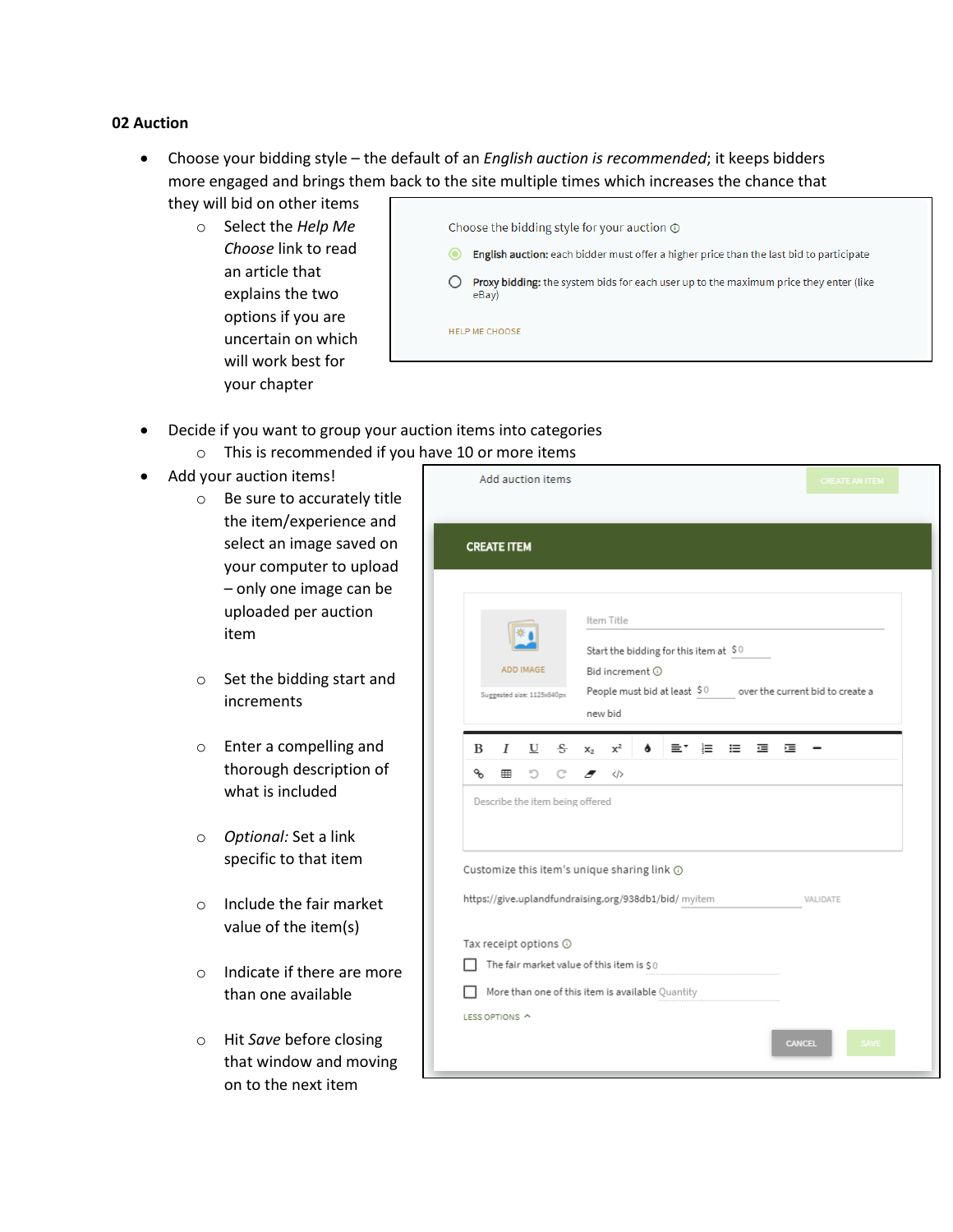- Sales Tax: check with your Regional Rep regarding if sales tax needs to be added to items at checkout
- Auction Details:
	- o Bidding end date and time
	- $\circ$  The system can automatically notify the winners on a specified date and time, or you can manually notify those individuals
	- $\circ$  The system can also automatically notify all those who did not have the winning bid, or you can choose to not notify those individuals
	- o *Optional*: auction location
- Select how the winners will receive their items
	- o If you select that the items will be shipped, an address is automatically required when they check out
	- o It is recommended to also require a phone number in case something comes up with the items or their bid(s)

| How will the winners receive their items?                 |  |
|-----------------------------------------------------------|--|
| At event or not necessary                                 |  |
| Items will be shipped<br>О                                |  |
| Items will be delivered another way                       |  |
| Require bidders to provide a mailing address when bidding |  |
| Require bidders to provide a phone number when bidding    |  |
|                                                           |  |
|                                                           |  |
| Do you want to promote your auction with text-to-give?    |  |
| Enable text-to-give on this auction                       |  |
| <b>LEARN MORE ABOUT TEXT-TO-GIVE</b>                      |  |
|                                                           |  |

- You can also enable *text-to-give*
	- $\circ$  By choosing a keyword, you give donors the chance to participate in your auction by texting the keyword to that number to generate a link to the auction online. Be sure to check that the keyword is available before promoting it anywhere
- Always *Save* before moving on to the next page

# **03 Page Design**

- Preview and select which layout you prefer for your auction
- Add images to your auction page
	- o \**Please double check that any images uploaded are in line with PF/QF brand standards and are high quality photos*
	- $\circ$  Images from Ticket Printing/Print on Demand can be downloaded and utilized for this
- Select what is displayed on your home page
	- o Amount Raised
	- o % of goal raised progress bar (applicable only if you have a set goal)
	- o Countdown timer to auction end
	- o List of payments and donors (*Not Recommended*)
	- o **You need to leave the logo/organization description displayed**
	- o Select your wording for the *call-to-action* button
- Add an eye-catching and compelling headline for your auction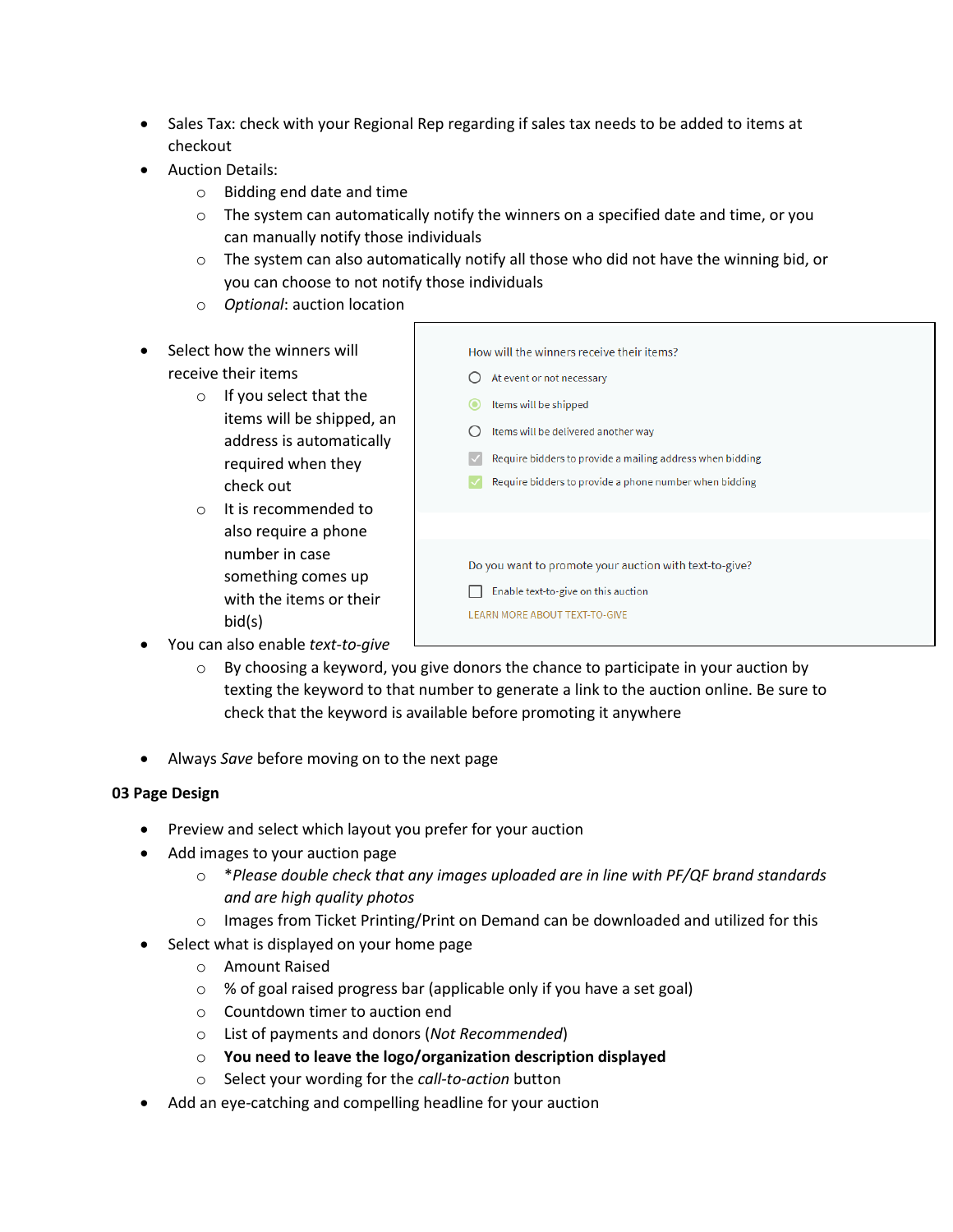- Add a compelling description for your auction
	- o Specify what the funds will go towards (if applicable) and thank donors for participating
- Personalize the URL and/or create a custom domain name for the auction
	- o Be sure to validate that link before sharing it
- Customize the "thank you" wording for the receipts that each donor will receive

| Personalize the link to your auction page $\odot$<br>https://give.uplandfundraising.org/ch0001       | VAI IDATE |
|------------------------------------------------------------------------------------------------------|-----------|
| Use a custom domain name for this auction                                                            |           |
| If you own a website domain, you can use that for your auction:<br><b>HOW TO USE A CUSTOM DOMAIN</b> |           |

- $\circ$  Recommended to add to the default message and make it specific to your chapter
- Always *Save* before moving on to the next page

### **04 Review**

- Review and Preview your auction
- Reach out to your Regional Rep to have them also review the campaign before publishing it

### **05 Advanced Options**

- 1. Auction Options
	- a. Add FAQs to your page
	- b. Add any Sponsors to the page if the items were donated from specific individuals or companies
	- c. Add a Fund to your page
	- d. Add any links, such as your FB page, a website, etc.
	- e. Choose if you would like any quantities of entries to be shown on the site (sold, bought, or other)
	- f. Add other admins to the campaign, such as other chapter officers and your Regional Rep
	- g. Enter legal disclaimers or terms and conditions for participating in the sweepstakes
	- h. If you would like to use the compact descriptions this is recommended to save space on the home page
- 2. Checkout Options
	- a. Enter clear text for the donors' credit card statements, i.e. *CH0123 Online Auction*
	- b. Choose if you will give donors the option to donate without purchasing items/making a bid
	- *c.* Add a notice of tax-deductibility to winner receipts since they are winning items this should generally address that there is a fair market value for their prizes. *Consult your regional rep for state-specific instructions*
	- d. Ask donors to opt-in to emails
	- e. Recommend controlling the comment section, otherwise all comments are published for all to see on the home page
	- f. Add other campaign managers who should be notified with donations are made
	- g. Choose if you want a custom field to collect further information, i.e. asking if they are currently a member of PF/QF